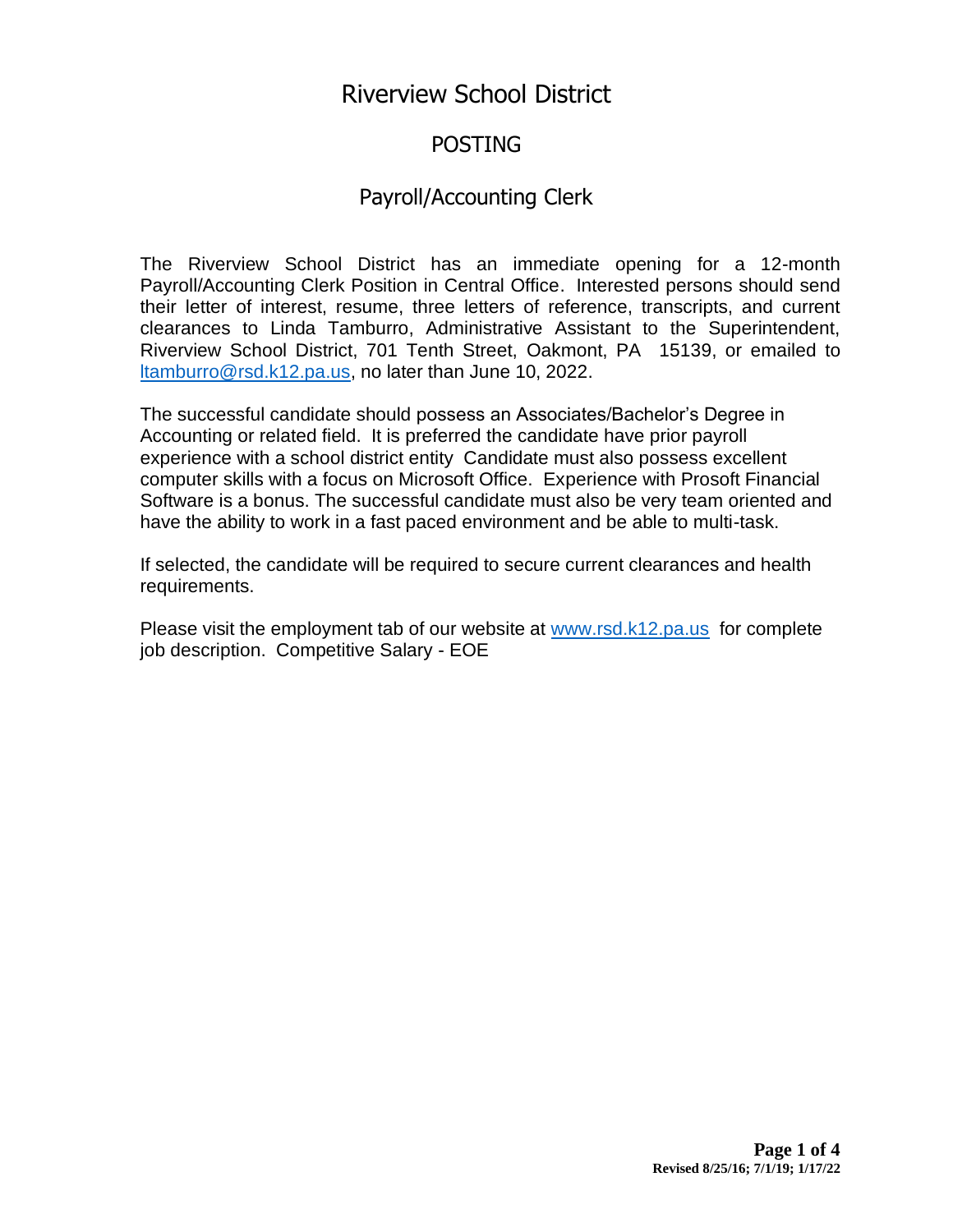#### **RIVERVIEW SCHOOL DISTRICT**

## **PAYROLL/ACCOUNTING CLERK JOB DESCRIPTION**

| TITLE:                 | PAYROLL/ACCOUNTING CLERK                                                                                                                                                                                                                      |  |
|------------------------|-----------------------------------------------------------------------------------------------------------------------------------------------------------------------------------------------------------------------------------------------|--|
| <b>FLSA</b>            | Non-Exempt                                                                                                                                                                                                                                    |  |
| <b>QUALIFICATIONS:</b> | 1.<br>Associate or Bachelor's Degree related to the duties and<br>Responsibilities listed preferred<br>2.<br>Understanding of computer operations with a demonstrated                                                                         |  |
|                        | skill in using computers<br>3.<br>Good interpersonal skills for both internal and external<br>communications                                                                                                                                  |  |
|                        | Strong organization and problem-solving skills<br>4.<br>Ability to work independently and as a team member<br>5.<br>Experience associated with activities related to the essential<br>6.<br>functions noted in this job description preferred |  |
| <b>REPORTS TO:</b>     | Business Manager, Superintendent and other Central Office<br>Administrators as necessary                                                                                                                                                      |  |
| <b>GOAL:</b>           | To perform duties associated with ensuring proper implementation<br>of all payroll, benefits, and miscellaneous accounting duties.                                                                                                            |  |

#### **ESSENTIAL FUNCTIONS:**

- **1. Conducts and/or assists with all processes related to Human Resources included, but not limited to Payroll, Benefits, PSERS, Worker's Compensation**
- **2. Conducts and/or assists with completing accurate state and/or federal reports**
- **3. Conducts and/or assists with all processes and procedures related to the Department of Labor, PA New Hire**
- **4. Conducts and/or assists the Business Manager with Payroll and Scholarship Reconciliation**
- **5. Conducts and/or assists the Business Manager with the maintenance of software applications for Personnel and Employee Webportal**
- **6. Attend training sessions to acquire new skills necessary to perform tasks associated with this role in the future**
- **7. Performs other duties as assigned by the Business Manager and other Central Office Administrators**

**The above statements are intended to describe the general nature and level of work performed by a person in this position. See the attached duties and responsibilities list for**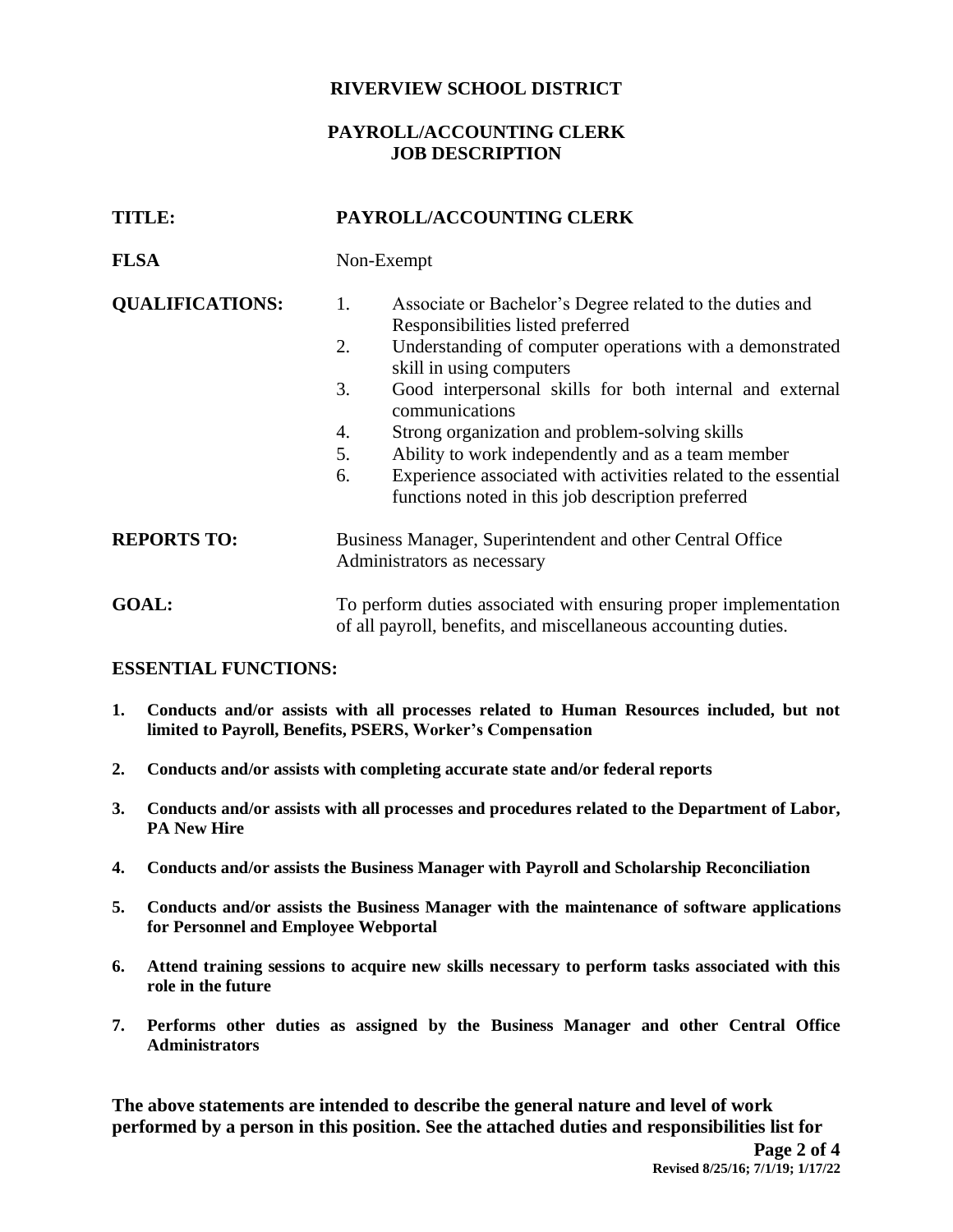**further details. They are not to be construed as an exhaustive list of all duties that may be performed in such a position.**

# **POSITION SPECIFICATIONS:**

| <b>Physical Demands</b>  | Sitting at desk for extended periods<br>Standing for limited periods of time<br>Frequent bending, stooping, twisting, reaching, grasping<br>Light lifting $-$ up to 25 pounds<br>Frequent carrying $-$ up to 25 pounds<br>Manual dexterity to use office equipment<br>Repetitive movement of fingers and hands for keyboarding |
|--------------------------|--------------------------------------------------------------------------------------------------------------------------------------------------------------------------------------------------------------------------------------------------------------------------------------------------------------------------------|
| <b>Sensory Abilities</b> | Visual acuity to read correspondence, computer screen<br>Auditory acuity to be able to use telephone and greet visitors and<br>employees<br>Ability to speak clearly and distinctly                                                                                                                                            |
| <b>Work Environment</b>  | Inside year round $-$ office setting<br>The noise level in the work environment varies on a daily basis<br>based on circumstances presented                                                                                                                                                                                    |
| <b>Temperament</b>       | Ability to work as a member of a team<br>Must be cooperative, congenial and service-oriented<br>Ability to work in a multi-tasking environment with frequent<br>interruptions                                                                                                                                                  |
| <b>Cognitive Ability</b> | Ability to follow written and verbal directions<br>Ability to complete assigned tasks with minimal supervision<br>Ability to read and write<br>Ability to work independently and make work-related decisions<br>Ability to exercise good judgment in prioritizing tasks<br>Ability to communicate effectively                  |
| <b>Specific Skills</b>   | Ability to operate office equipment<br>Ability to use computer technology efficiently and effectively<br>Must possess proficient data entry skills<br>Must possess proficient math and accounting skills                                                                                                                       |
| <b>Comments</b>          | Position holder must have a friendly, helpful personality and focus<br>their time and energy on the goal of supporting children and<br>customizing learning                                                                                                                                                                    |